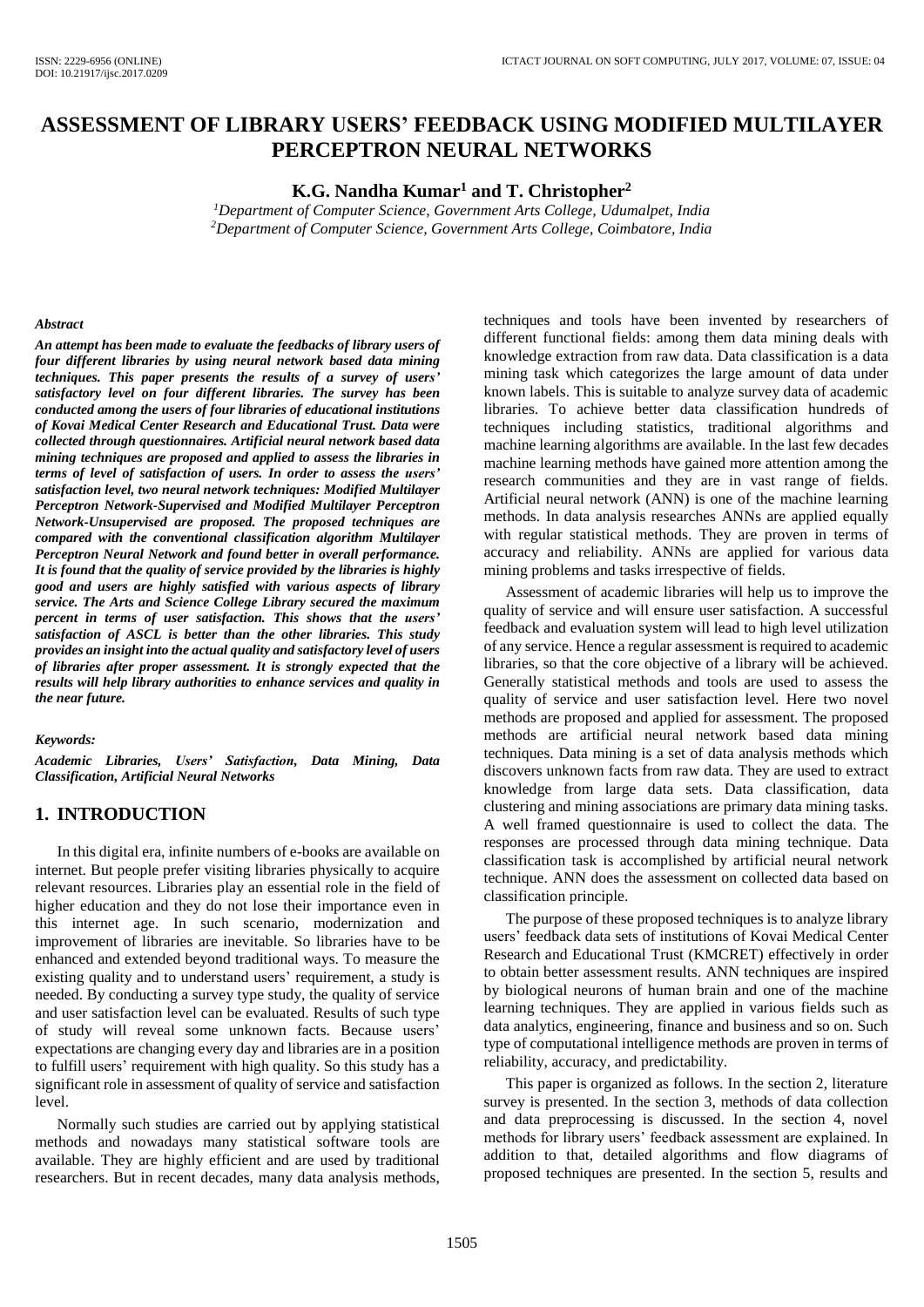performance of proposed algorithms are discussed with respective parameters. Concluding comments and thought for further research are included in the section 6.

# **2. RELATED WORK**

Data mining techniques are applied to analyze different kinds of library data [1]. Library reader management models are used to identify characteristics of readers by using book lending history [2]. Decision tree algorithms are applied to analyze the needs of users of university library [3]. K-means clustering algorithm is applied on books circulation records to analyze readers' characteristics [4]. Artificial neural network techniques are applied for library management models [5]. A neural network based assessment method is developed and applied to assess college library website [6]. The performance of association rule mining techniques are proven in the analysis of circulation records of the library. It is also used to develop book recommendation model for the library [7], [8].

A comparative analysis is made among students of medical sciences, astrophysics, astronomy and mechanics to analyze the information seeking behaviour of readers by using traditional statistical methods [9], [10] and [11]. A novel approach is proposed in [12] to improve the classification performance of a polynomial neural network (PNN) which is also called as a higher order neural network. Real coded genetic algorithm (RCGA) is applied to improve the efficiency of PNN. Tenfold cross validation is performed by the researchers by using Irvine benchmark datasets.

Two deep learning neural network methods for metagenomic classification are introduced in [13]. A recursive neural network and a deep belief network are implemented and tested with metagenomic data. In the recursive neural network, a tree is used to represent the structure of data. The main tasks are learning hierarchical structure in a metagenomic sample and classification of phenotypes. It is concluded that traditional neural networks models are more powerful than baseline models on genomic data classification.

Classification of imbalanced protein data by using ensemble classifier technique EnFTM-SVM is proposed in [5]. This is an ensemble of fuzzy total margin support vector machine (FTN-SVM). It is a three stage framework. In the first stage, protein feature extraction and representation is made. In the second stage, large numbers of distinct data sets are created. Protein sequences have multiple classes to classify and receiver operating characteristic curve is used to evaluate the classification model.

A modified technique for the recognition of single stage and multiple power quality disturbances is proposed and implemented in [14]. An algorithm which combines S-Transform based artificial neural network classifier and rule based decision tree is proposed. Different types of disturbances to the power quality are classified based on IEEE-1159 standard. To classify power quality events, two-layered feed forward neural network with sigmoid function is used. Scaled conjugate gradient back propagation algorithm is used for network training. After thorough investigation, this proposed algorithm is implemented in real time events and the validity is confirmed.

A hybrid constructive algorithm for single layer feed forward networks learning (SLFN) which is widely used for classification and regression problems is proposed in [15]. The SLFN learning has two tasks and they are determining the network size and training the parameters. The proposed hybrid constructive algorithm can train all the parameters and determine the size of the network simultaneously. In the beginning stage, they have applied the proposed hybrid algorithm which combined Levenberg-Marquardt algorithm and least square method to train the SLFN with fixed network size. Later, they have applied the proposed hybrid constructive algorithm which follows incremental constructive scheme. In this proposed method a new neuron is randomly initialized and added with the network when the training entrapped into local minima problem. Training is continued on previous results with the added new neurons. This hybrid constructive algorithm starts the training with no hidden neurons and increases the hidden neurons one by one every time. The performance and efficiency of this novel algorithm is proved through experiments.

Implementation of a novel method for vehicle type classification by using semi-supervised convolutional neural network is proposed in [16]. Sparse Laplacian filter learning is introduced for network training in the convolutional layer and it is an unsupervised method. Beijing Institute of Technology vehicle data set which includes 9850 frontal view images of vehicle is used for the experiments. The neural network classifies the images based on vehicle types such as bus, minivan, truck etc. A literature survey on applications of data mining techniques in libraries is carried out. Applications of three core tasks of data mining i.e. classification, clustering and association rule mining were discussed in the context of library data [6], [9].

# **3. DATA COLLECTION AND PREPROCESSING**

Questionnaires were distributed and responses were collected from the users of the four libraries of KMCRET. They are: Dr. NGP Arts and Science College Library (ASCL), Dr. NGP Institute of Technology Library (ITL), KMCH College of Nursing Library (CNL) and KMCH College of Pharmacy Library (CPL). Collected data were processed and analyzed by using artificial neural network technique. The questionnaire contains twenty four questions and distributed over four major attributes of library services such as collection of study materials, services, electronic information sources and infrastructural facilities. The responses were collected in five point scale. Responses related to a particular attribute were merged in order to simplify the data sets. The final version of the datasets consist numeric values which represent four attributes of library service.

# **4. PROPOSED METHODOLOGY**

For this research, two multilayer feed forward neural networks were constructed by using Python programming language. The conventional multilayer perceptron neural network is modified. The Modified Multilayer Perceptron Network-Supervised (MMPN-S) and Modified Multilayer Perceptron Network-Unsupervised (MMPN-U) are proposed and implemented here for effective data classification. Generally the conventional multilayer perceptron network will have single hidden layer, but in the proposed methods two hidden layer are built and the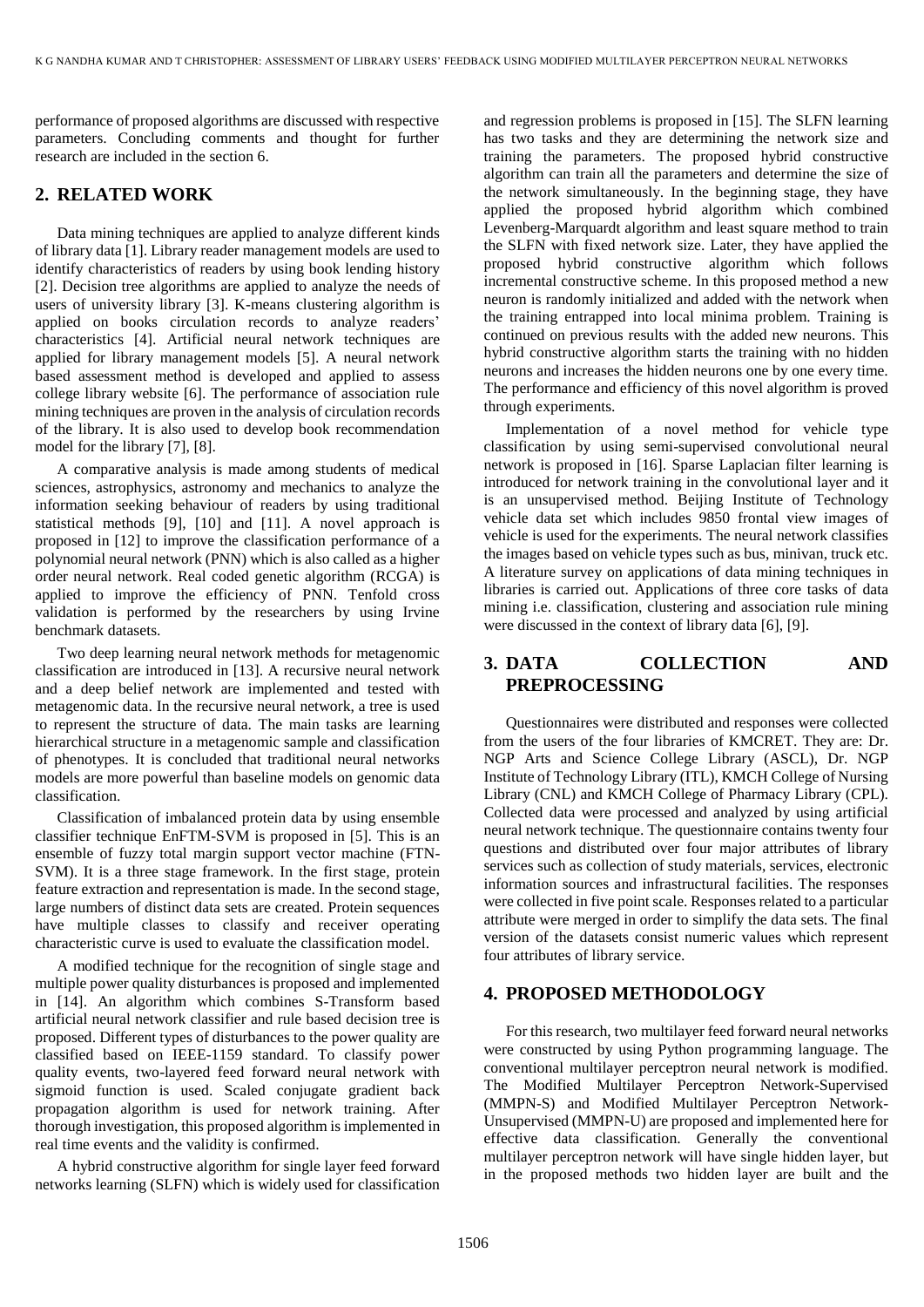learning techniques are modified. Classification is a technique to assign values under certain named classes. Here, the satisfaction of user on the library service is represented by binary values. The value zero indicates dissatisfaction and one indicates satisfaction. There are four layers in the proposed neural network architecture. The first layer contains a set of input neurons. Users' responses are fed in this layer and each input neuron receives a response related to particular kind of attribute (users' feedback value). The second and the third layers are referred as hidden layers and the learning processes are completed here. The fourth layer is the output layer in which the final decision that is the classification of user's satisfaction is made.

# **4.1 MODIFIED MULTILAYER PERCEPTRON NETWORK SUPERVISED (MMPN-S)**

Since the proposed technique is a machine learning method, training is important for a newly built neural network. After certain amount of training is given the network learn and work accordingly. MMPN-S consists four layers and all the neurons of consecutive layers are interconnected. This is a supervised artificial neural network. Every layer is built by certain number of neurons and each layer has its own task. The first layer is an input layer and the last one is output layer. Intermediate layers were used to analyze the data. The Fig.1 represents the flow of the proposed technique.



Fig.1. Functional flow of MMPN-S

#### *4.1.1 Algorithm of MMPN-S:*

*Input*: Library users' feedback

*Output*: Library users' satisfaction level

#### **Procedure**:

- 1. Feeding the input values to the first layer and initializing the weights.
- 2. Computing the square of Euclidean distance as in Eq.(1) for each input vector and finding the final unit index J, so that  $D$ ( $J$ ) is minimum.

$$
D(j) = \sum_{i=1}^{n} \sum_{j=1}^{m} (x_i - w_{ij})^2
$$
 (1)

3. Updating weights for all *j* as in (F2) and updating the learning rate  $\alpha$  by using  $\alpha(t+1)=0.5\alpha(t)$ . Sending the weights to the hidden layer 1 (HL1).

$$
w_{ij}(new) = (1-\alpha)w_{ij}(old) + \alpha x_i \tag{2}
$$

4. Calculating the net input as in Eq.(3) and sending them to the hidden layer 2 (HL2).

$$
y_{in} = b + \sum_{i=1}^{n} x_i w_i
$$
 (3)

5. Calculating output by applying activation function over the net input as in Eq. (4).

$$
y = f(y_m) = \begin{cases} 1 & \text{if } y_m > \theta \\ 0 & \text{if } y_m < \theta \end{cases}
$$
 (4)

6. Updating weight and bias as in Eq.(5) and Eq.(6). If *y* is not equal to *t*, then;

 $w_{ij}(new) = w_i(old) + \alpha t x_i$ 

and

$$
b(new) = b(old) + \alpha t \tag{5}
$$

Else,

$$
w_i(new) = w_i(old) \text{ and } b(new) = b(old) \tag{6}
$$

7. Stopping the process.

# **4.2 MODIFIED MULTILAYER PERCEPTRON NETWORK UNSUPERVISED (MMPN-U)**

MMPN-U is an unsupervised artificial neural network, hence training is not required. As in MMPN-S, MPPN-U also consists four layers; neurons of consecutive layers are interconnected, built by using certain number of neurons, and each layer has assigned separate task. The first layer is input layer and the last is output layer. Intermediate layers are used to analyze the data. Fig.2 represents the flow of the proposed MMPN-U.



Fig.2. Functional flow of MMPN-U

#### *4.2.1 Algorithm of MMPN-U:*

*Input*: Library users' feedback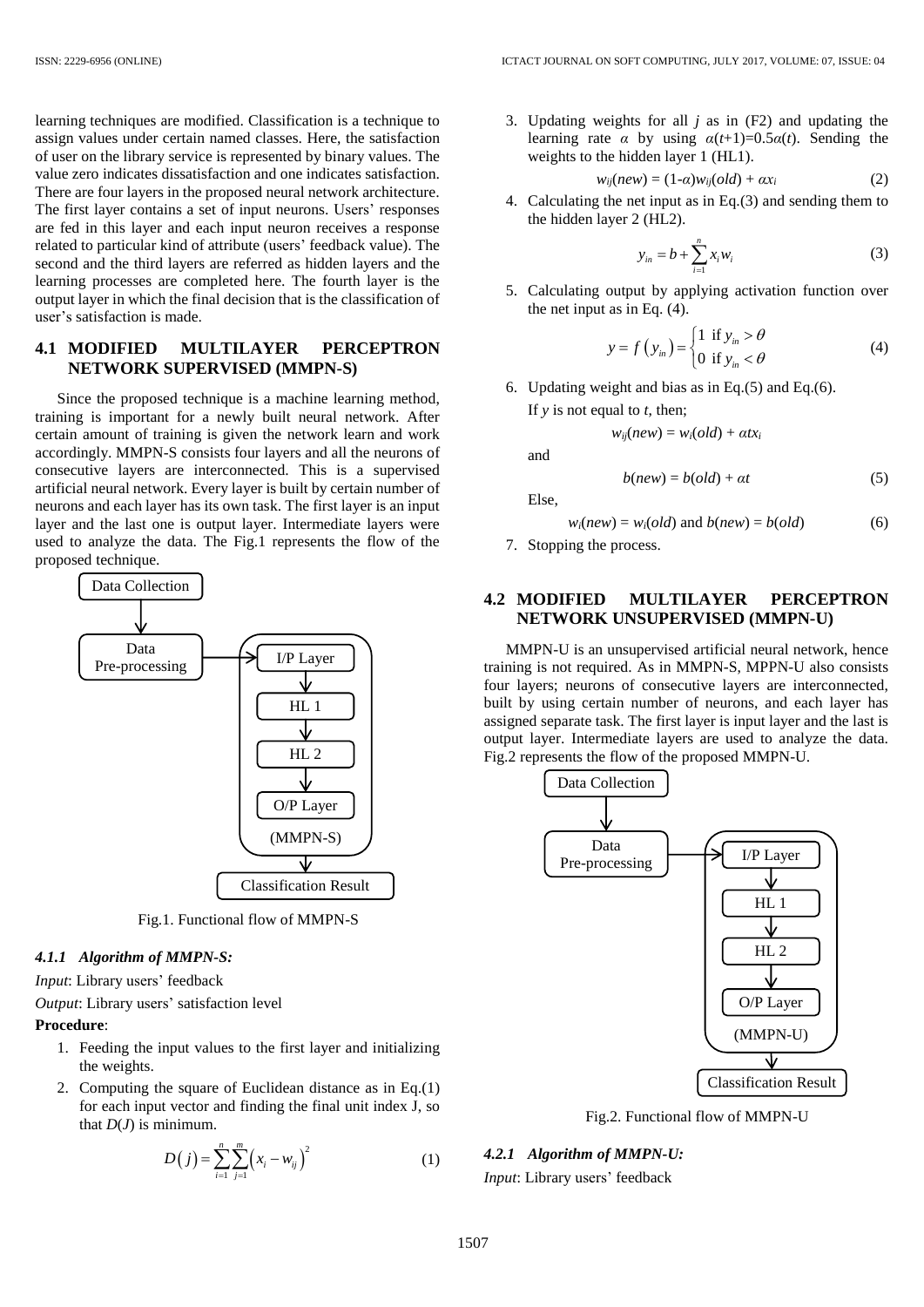*Output*: Library users' satisfaction level

#### **Procedure**:

- 1. Feeding the input values to the first layer and initializing the weights.
- 2. Computing the square of Euclidean distance as in Eq.(1) for each input vector and finding the final unit index J, so that  $D(J)$  is minimum.
- 3. Updating weights for all *j* as in Eq.(2) and updating the learning rate *α*. Sending the weights to the hidden layer1 (HL1).
- 4. Initializing the weights *W* and bias *B* as in Eq.(7).

$$
w_{ij} = \frac{e_i(j)}{2} \text{ and } B_j = \frac{N}{2} \tag{7}
$$

5. Calculating the net input as in Eq.(8) and Initializing the activation by using  $Y_j(0) = Y_{inj}$ ,  $j = 1$  to *M* in the hidden layer 2 (HL2).

$$
Y_{inj} = B_j + \sum_{i=1}^{N} x_i w_{ij}
$$
 (8)

6. Repeating step 4 and step 5 up to finding the exemplar value and stopping the process.

# **5. RESULTS AND DISCUSSION**

The efficiency of a classifier is determined by many parameters such as accuracy, precision, recall and f-measure. In the field of artificial neural networks, the performance of a neural network is determined by its performance accuracy, error rate and processing time. Mean squared error (MSE), Root mean squared error (RMSE) and Mean absolute error (MAE) are different type of errors which are frequently used to measure the error rate of neural networks. Hence, the classification accuracy and MSE is chosen as parameters for determining the efficiency of the proposed methods.



Fig.3. Comparison on Accuracy of Classifiers

The classification accuracy is calculated using Eq.(9) and the error rate is calculated using mean squared error as in Eq.(10).

$$
Accuracy = (TP+TN)/(TP+FP+TN+FN)
$$
 (9)

where,  $TP = True$  Positive Classification,  $TN = True$  Negative Classification, *FP* = False Positive Classification, and *FN* = False Negative Classification.

$$
MSE = \frac{1}{n} \sum_{i=1}^{n} (\hat{X}_i - X_i)
$$
 (10)

where,  $\hat{X}_i$  is a vector of classifications, and  $X_i$  is the vector of observed values corresponding to the inputs to the function which generated the classifications. The Fig.3 represents the performance accuracy of all the three neural network classifiers. MPNN-S and MPNN-U are proposed neural networks. They are modified versions of the traditional multilayer perceptron networks (MPN). The Fig.4 represents the error rate of all the three neural network classifiers. To find out the error rate, mean squared error method is followed.



Fig.4. Comparison on Error rate of Classifiers

The average classification accuracy of MPN, MMPN-S, and MMPN-U which are derived from the experiments are 81.4%, 84.95%, and 87.63% respectively. Results indicate that the proposed techniques are more efficient in classification when compared with the traditional neural network. The average error rate of MPN, MMPN-S, and MMPN-U are 0.1856, 0.1501, and 0.1233 respectively.

### **6. CONCLUSION AND FUTURE SCOPE**

The proposed neural network classifiers are performed efficiently with all the four data sets and produced better results than the traditional method. They have reduced the error rate also. The results of neural network approach were compared with the results of statistical approach. Apart from the classification techniques, the user satisfaction level of four libraries is found as follows. ASCL has gained 96%, ITL has gained 92%, CNL has gained 95% and CPL has gained 71%. This study indicates that, the service quality and the satisfaction level of users of KMCH college of Pharmacy is poor when compared with the other three libraries of the same group. The inference is clear, that the facilities of CPL have to be improved and upgraded in all the aspects. In addition to the regular statistical methods, neural network based data mining techniques are proposed and applied here as a novel attempt. The proposed methods have produced better results on par with statistical counterparts. Further, hybrid techniques, ensemble methods, and other soft computing